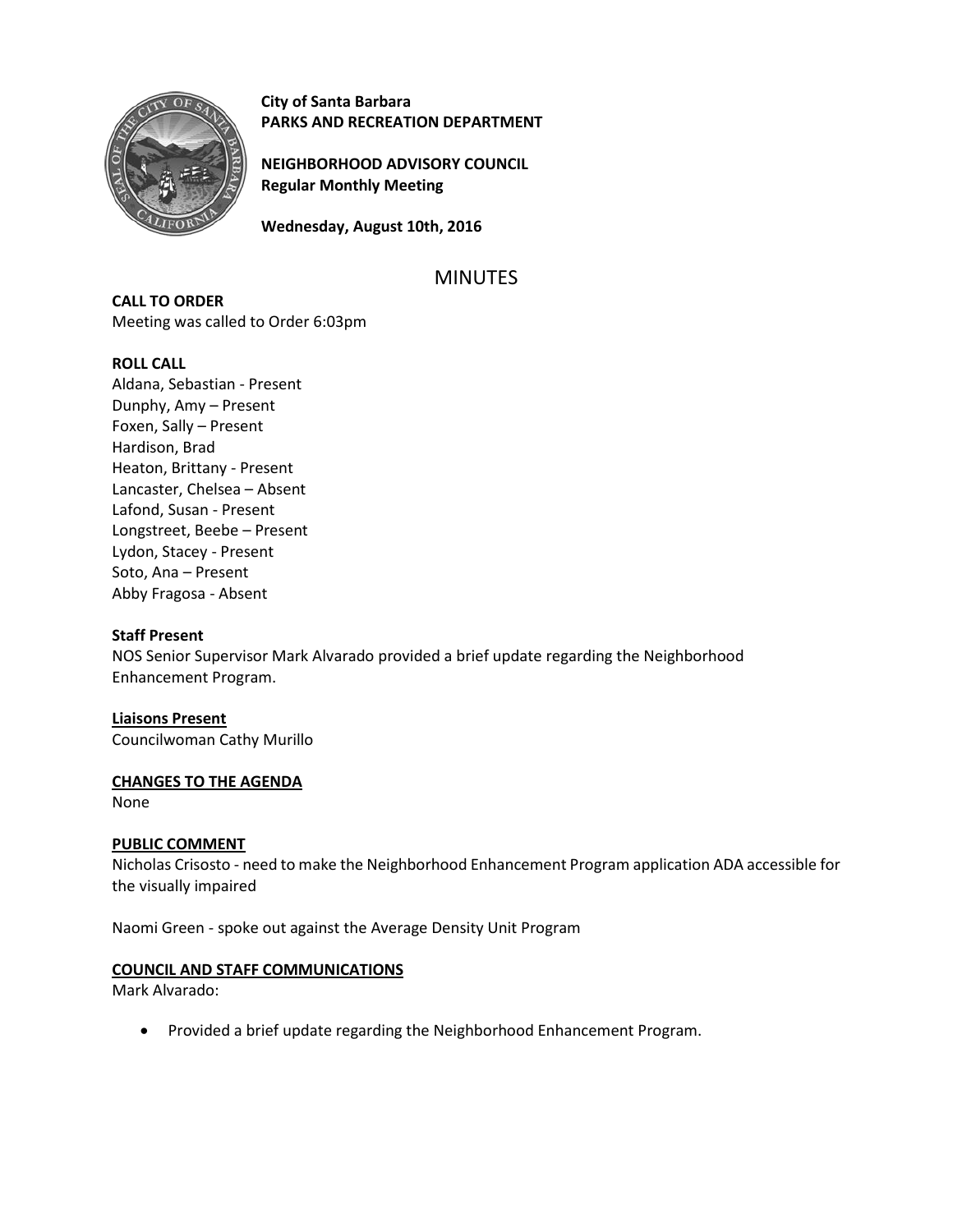Rep Murillo:

- Announced the next Westside Community Group meeting for August 15<sup>th</sup> at the WS Neighborhood Center.
- That the Pro Youth Movement would be regrouping
- The need to continue monitoring issues on the Lower Westside and the need for the formation of a neighborhood watch group.

# **CONSENT CALENDAR**

1. No approval of the May minutes due to a lack of quorum.

# **NEW BUSINESS**

2. Subject: Staff Presentation – **For Information Only**

Recommendation: That the Neighborhood Advisory Council receive a presentation from The Administrative Division of Parks and Recreation regarding the Healthy People, Healthy Trails Program.

*Comments were centered around UCSB and other large community oriented or health oriented organizations for outreach, County Health- pre-natal/neo-natal, RAP/youth at afterschool programs, Integrate small neighborhood parks where kids can play while parent walk the perimeter, touch base with Mark Alvarado on his multiple community resources- Franklin/County clinic, health fair, annual walk for t-shirt, link websites.*

# 3. Subject: Staff Presentation and Recommendation – **For Action**

Recommendation: That the Neighborhood Advisory Council support the Neighborhood Improvement Task Force staff recommendation to:

A. Use \$30,000 of Fiscal Year 2017 General Funds to design the Eastside ADA Access Ramps Project;

B. Use \$100,000 of Fiscal Year 2017 General Funds for the construction of the Old Coast Highway Pedestrian Safety Improvement Project; and

C. Apply for two Community Development Block Grants for the Eastside ADA Access Ramps Project and the New Playground at the Municipal Tennis Center.

*The comments for this item discussed the need to examine other areas in town that needed ADA access ramps Sebastian Aldana stated that Bond Ave at the 500 block of Quarantina was a specific area. He also mentioned the 700 block of N Alisos Street between Cota and Haley streets needs sidewalk infill on both sides of the street. It was also stated by Brittany Heaton that some*